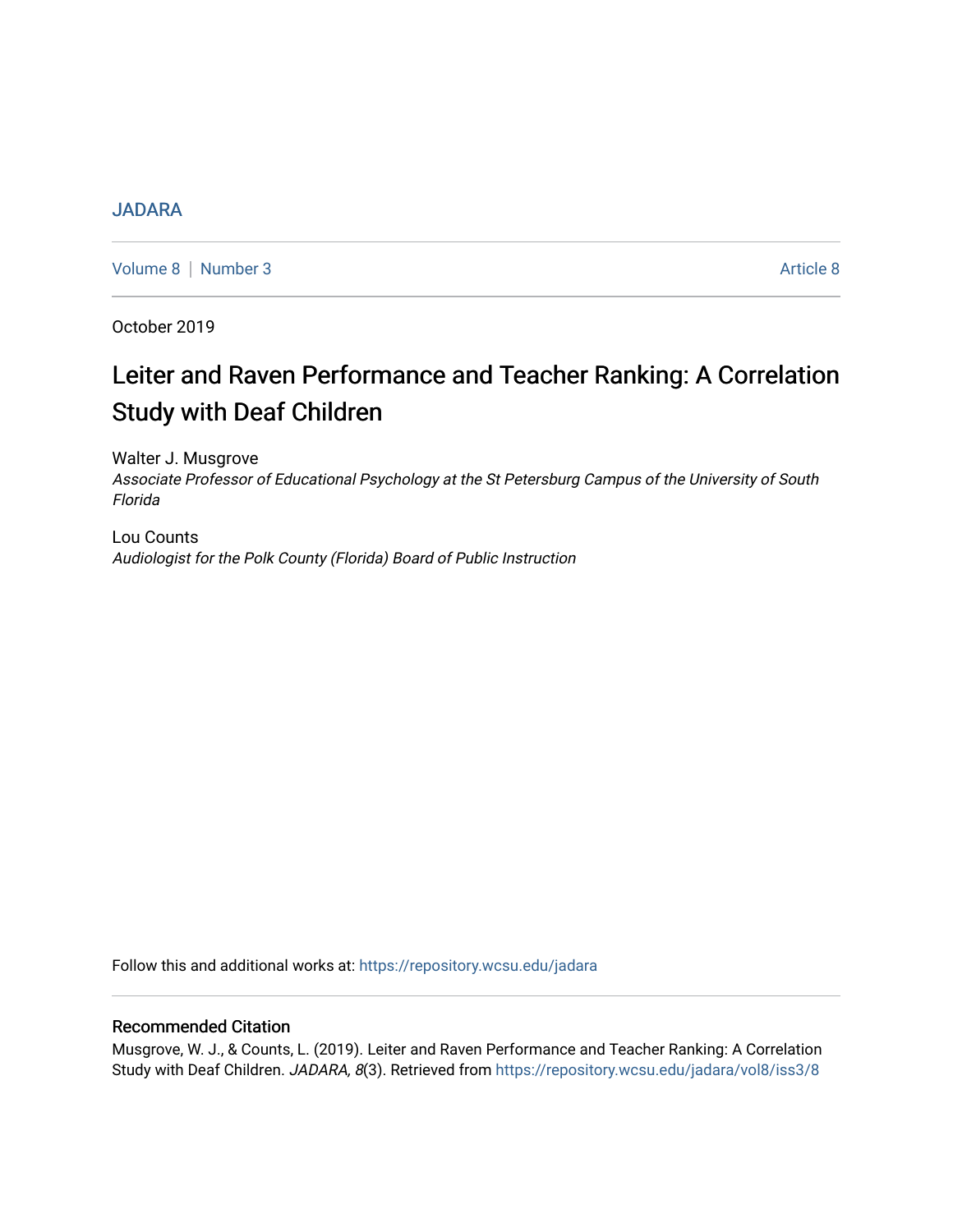# LEITER AND RAVEN PERFORMANCE AND TEACHER RANKING: A CORRELATION STUDY WITH DEAF CHILDREN

# WALTER J. MUSGROVE, Ph.D. LOU COUNTS

Historically, one of the primary questions raised in the consideration of intellectual ability of the deaf is whether the lack of hearing changed the rate of mental growth. The measurement of intelligence is often a direct function of how the test maker wishes to define intelhgence. The limits range from Guilford's concepts (3) to the "g" factor of Spearman (4) at the other end of the continuum. Regardless of the theoretical formulations underlying the particular measure of intellectual ability employed, the most often used reason for administering such a test is to predict the likelihood of success in educational undertakings. It follows, then, that if one relates success in school with intelligence, as measured by IQ tests, the sensorially handi capped student will be at a serious disadvantage in succeeding in the regular program. Verbal or non-verbal tests normed on the general population, used on a child with any sensory deprivation violates one of the most funda mental assumptions of the testing philosophy; that of the subject being truly represented in the normative sample.

Anderson and Stevens (1) reported that 55% of the superintendents of schools for the deaf who responded to a questionnaire indicated the WISC performance scale is the preferred measure for acceptance into their pro grams. Fifty percent preferred the Nebraska Test of Learning Aptitude and 45% preferred the LIPS. The Raven Progressive Matrices (form not specified) was preferred by 7% of the respondents and was ranked next to last, surpassing only the House-Tree-Person Test.

It is contended that the utilization of non-verbal scales not standardized on the child with a sensory deficit places the tester in an indefensible posi tion and also threatens to place the testee in jeopardy. The literature is full of misdiagnoses of mental retardation as the primary problem instead of the real sensory loss.

Vol.8 No. 3 Jan. 1975 19

Dr, Musgrove is Associate Professor of Educational Psychology at the St, Petersburg Campus of the University of South Florida.

Mr. Counts is Audiologist for the Polk County (Florida) Board of Public Instruction.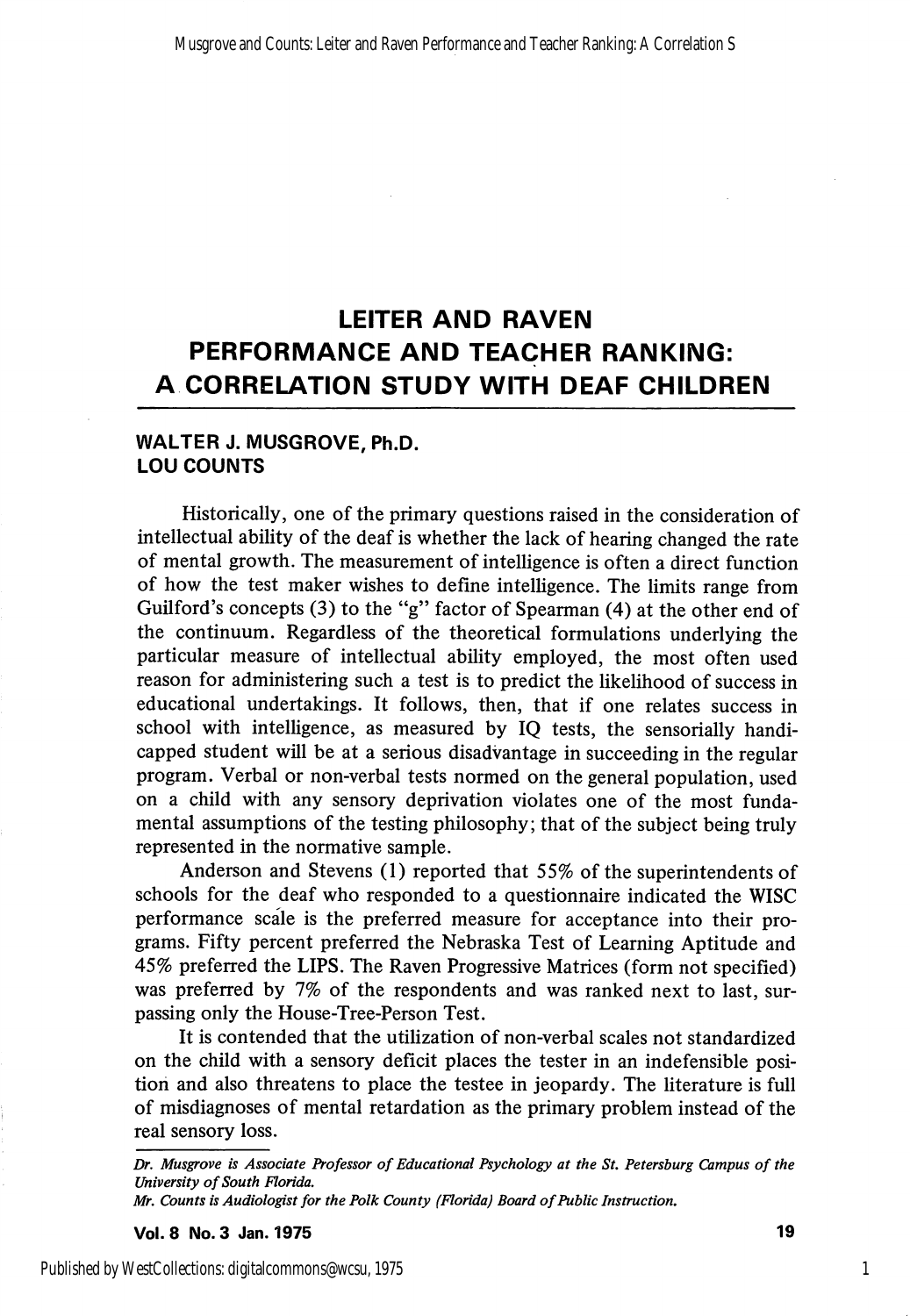#### LETTER AND RAVEN PERFORMANCE

One totally non-verbal test which is used extensively with the deaf is the Leiter International Performance Scale (LIPS). It is a mental age scale designed to evaluate subjects with mental ages between 2 and 18. The LIPS, however, is a very difficult test to administer, and it is expensive to purchase.

Another non-verbal test designed to evaluate all children from  $5\frac{1}{2}$  to 11 years of age is Raven's Coloured Progressive Matrices (CPM). This test is inexpensive, quick, and easy both to administer and score. The normative data, however, is presented in broad percentile bands and as a result is not very precise. There is ample precedent for using the CPM with non- or partially hearing children.

There are many correlational studies reported between the CPM and other non-verbal measures of ability. An extensive review of the literature, however, revealed no comparisons between the LIPS and the CPM with non-hearing children.

Birch, et al (2) concluded that the predictive validity of the LIPS is relatively high and that significant weight can be given to LIPS scores in predicting school success among deaf children. Their research revealed a correlation of .71 between the LIPS and school achievement (as measured by the Stanford Achievement Test) and a correlation of .86 between the LIPS and supervising teachers' estimates of the children's intelligence.

The purpose of this study was to investigate the relationship between the LIPS (Arthur Adaptation) and the CPM (revised order 1956) sets A, AB, and B. Not only is the relationship between the CPM and LIPS of interest, but it is also felt to be of value to investigate the predictive aspect of these scales in the deaf education program in which the S's were enrolled.

The sample for this study was drawn from the pupils who attend the special facility for hearing-impaired children in a central Florida county. The criterion for inclusion was the presence of severe to profound bilateral hear ing loss as determined by audiometric evaluation (administered by a qualified audiologist). There were thirteen (13) children who met the crite rion for this study; seven were boys, and six were girls. The age range was from  $5\frac{1}{2}$  years to 8 years 3 months, with a mean age of 7 years 3 months.

#### PROCEDURE

Each S was individually administered the CPM and the LIPS. There were two qualified and experienced examiners employed: one administered the CPM to each S; the other administered the LIPS. The total number of correct responses on forms A, AB, and B of the CPM was recorded as the raw score for each subject. The mental age score earned by each S on the LIPS was converted to a decimal equivalent of the year-month notation and em ployed as the raw score. A Pearson product-moment correlation coefficient was computed for these data to test for the degree of relationship between these two variables.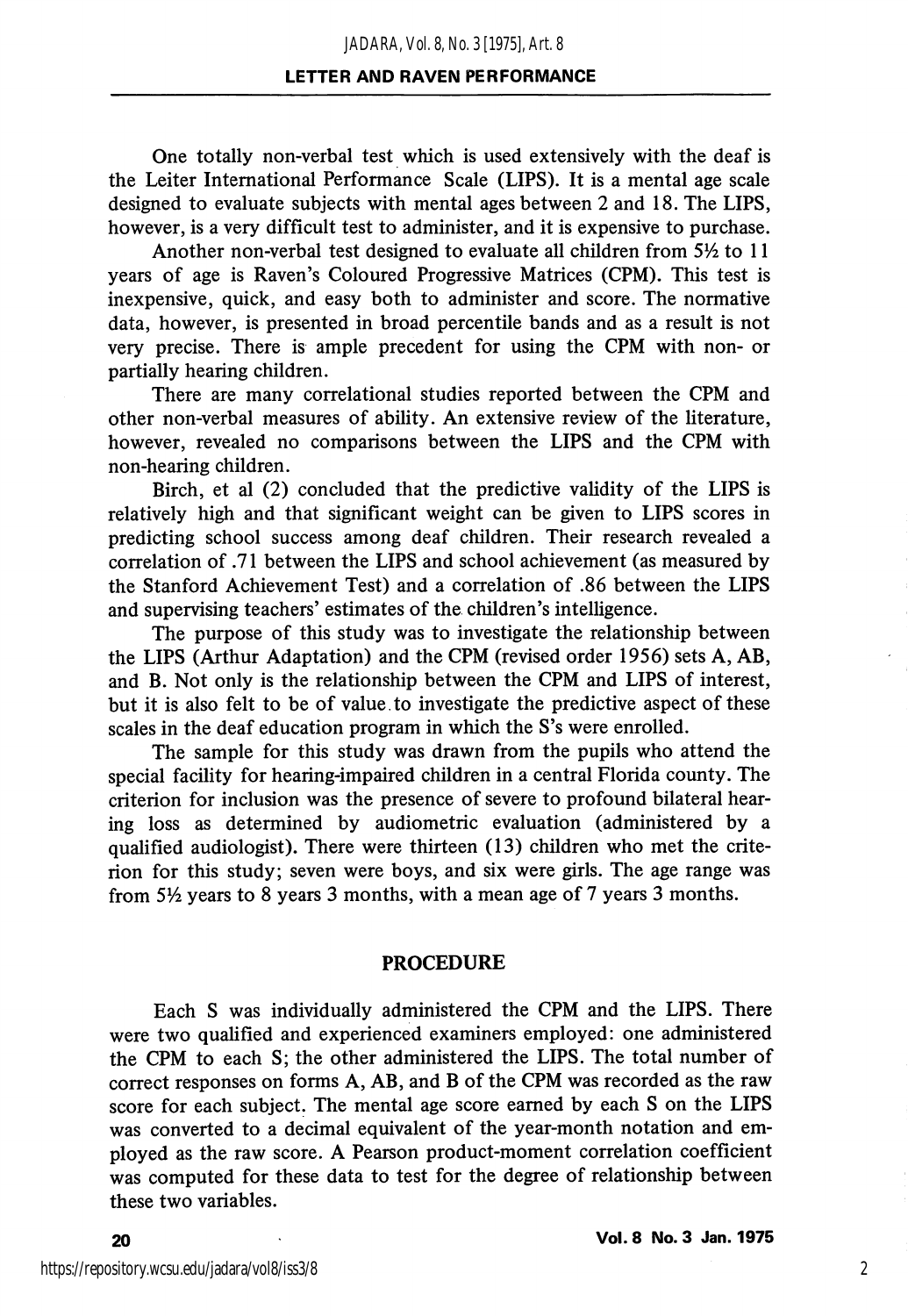#### LETTER AND RAVEN PERFORMANCE

During the time that the S's were being evaluated, the three teachers involved with the 13 S's were asked to rank the performance of each S in relation to every other S in terms of the objectives of the deaf education program. The teachers, in concert, arrived at a consensus which was used as the teachers' evaluation. The score each S earned on the CPM and on the LIPS was ranked and Spearman's rank-order coefficient of correlation was computed to compare each test with the teachers' evaluations as an estimate of the predictive accuracy of each scale.

#### RESULTS

The correlation between the CPM and LIPS proved to be .65. This is significant at the .05 level. In Table I can be seen the age, the CPM raw score and the LIPS raw score as well as the coefficient of correlation between the CPM and the LIPS.

#### TABLE 1

### Chronological Ages of the Subjects and Raw Scores of the Two Variables

| s#                      | CA      | <b>CPM</b> raw score       | <b>LIPS raw score</b><br>$\mathbf{I}$ |                                                                    |
|-------------------------|---------|----------------------------|---------------------------------------|--------------------------------------------------------------------|
| 1                       | $6 - 7$ | 12                         | 4.0                                   |                                                                    |
| $\overline{\mathbf{c}}$ | $6-0$   | 15                         | 4.25                                  |                                                                    |
| 3                       | $7 - 7$ | 11                         | 5.0                                   |                                                                    |
| 4                       | $8 - 3$ | 18                         | 6.25                                  |                                                                    |
| 5                       | $8-2$   | 21                         | 7.0                                   |                                                                    |
| 6                       | $8 - 2$ | 15                         | 5.5                                   | $r_{xy}$<br>.65<br>$=$                                             |
| 7                       | $8 - 3$ | 18                         | 3.5                                   |                                                                    |
| 8                       | $6 - 3$ | 6                          | 4.25                                  | $\langle .05$<br>p<br>$\displaystyle \qquad \qquad =\qquad \qquad$ |
| 9                       | $8 - 3$ | 15                         | 4.5                                   |                                                                    |
| 10                      | $7-2$   | 7                          | 3.25                                  |                                                                    |
| 11                      | $8 - 1$ | 8                          | 3.5                                   |                                                                    |
| 12                      | $5-6$   | 9                          | 4.25                                  |                                                                    |
| 13                      | $7-9$   | 11                         | 4.75                                  |                                                                    |
| $N = 13$                |         | $CA = 7-3$<br>$X = 12.769$ | $Y = 4.615$                           |                                                                    |
|                         |         | $SD_{x}$ =                 | 4.658<br>$SDy = 1.098$                |                                                                    |

Computation of the rank-order correlation between the CPM and teachers' evaluation yielded .59. With an  $N = 13$ , this figure is significant at the .05 level. The correlation coefficient between the ranking of the teachers' evaluation and the LIPS was also .59, and reached the same (.05) level of significance. (These findings are summarized in Table 11.)

Vol. 8 No. 3 Jan. 1975 21

Published by WestCollections: digitalcommons@wcsu, 1975